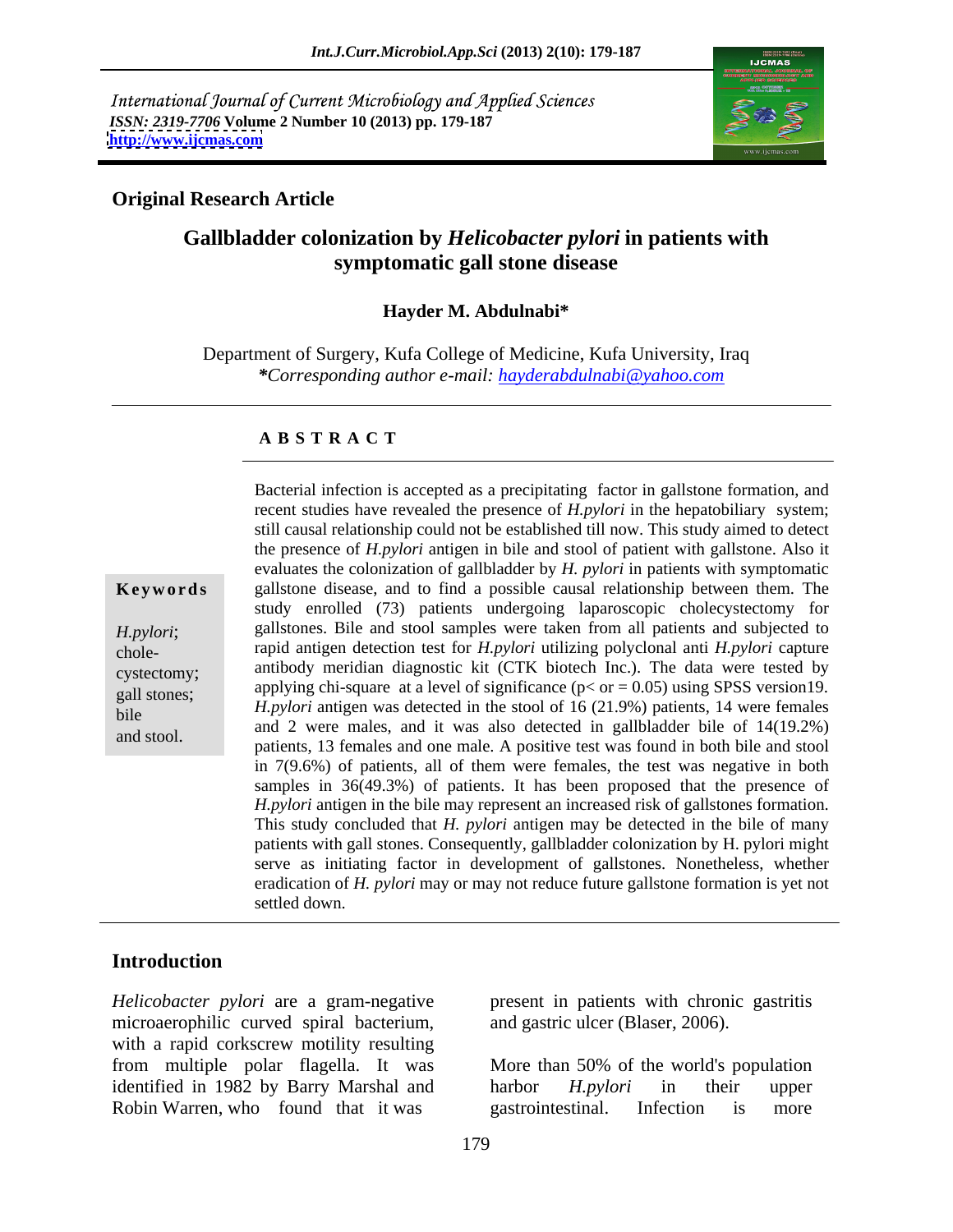countries (Yamaoka and Yoshio, 2008;

Recent studies have revealed the presence undergo gastric metaplasia as in of *H.pylori* in hepatobiliary system (Fox *et al*., 1998; Lin et al., 1995; Nilsson *et al.,* 2000; Nilsson *et al*., 2000; Rocha *et al.,* 2005). The presence of *H.pylori* DNA in chain reaction (PCR) in several reports

Pathogenesis : Transmission of *H.pylori* is gallbladder by concretion of bile and causes chronic infection . Although it is non-invasive, it recruits and activates inflammatory cells as neutrophils, Cholesterol stones are single or multiple, macrophages, and plasma cells. Urea that varying in color from light yellow to dark is normally filtered from plasma into GIT green, usually their size range from small mucosal surfaces is broken down by granules to large stones exceeding 3cm in urease enzyme into CO2 and ammonia. diameter. They often have a tiny dark The latter is converted into ammonium by central spot. To be classified as such they accepting  $(H+)$  which leads to must be at least  $80\%$  cholesterol by neutralization of acidic media in the vicinity of organism ; the survival of *H.pylori* in the acidic media of stomach is dependent on urease. Ammonia also A-the amount of cholesterol secreted by causes injury and potentiates effects of cytotoxins produced by H.pylori (Schreiber *et al.,* 2004; Petersen and B-the degree of concentration and extent Krogfelt, 2003; Liver *et al.,* 1998; Smoot, 1997). It has multiple flagella at one end which allow it to burrow and live deep

prevalent in developing countries, and beneath the mucosal layer closely adherent incidence is decreasing in Western to the epithelial surface. *H. pylori* uses an Brown, 2000). Over 80% of people Lewis b antigen uniquely expressed by infected with *H.pylori* show no symptoms only gastric epithelial cells (as in stomach (Boyanovo, 2011). or Meckle's diverticulum ectopic gastric adhesive molecule (BabA) to bind to the Lewis b antigen uniquely expressed by cells) or other epithelial cells which undergo gastric metaplasia as in duodenum metaplasia (Dumrese *et al.,* 2009).

gallstones was established by polymerase gallstones may be asymptomatic or (Monstein *et al.*, 2002; Abayli *et al.*, which has three notable characteristics, 2005). Together with the discovery of localization to right hypochondrium *H.pylori* antigen in bile juice (Lin *et al*., 1995; Monti *et al*., 1999; Neri *et al*., 2005) .This has led to the suggestion that atypical symptoms as vomiting, or chronic Helicobacter species might be an dyspepsia (Zaliekas and Manson, 2008; etiological agent in gallstone formation. Heuman and Moore, 1996). A gallstone is thought to be person to person by either components, occasionally with amorphous the oro-oral or feco-oral routes (Brown, materials from mucosal surfaces. On the 2000) . The organism survives in the basis of composition , gall stones can be mucosal layer that coats the epithelium divided into either cholesterol or pigment Clinical significance:Patients with presented with recurrent abdominal pain which has three notable characteristics, localization to right hypochondrium ,episodicoccurance and relationship to fatty meal. However some patients have a crystalline material formed within gallbladder by concretion of bile divided into either cholesterol or pigment stones.

> must be at least 80% cholesterol by The main two factors for cholesterol stones formation are:

liver relative to lecithine and bile salt.

of bile stasis in gall bladder.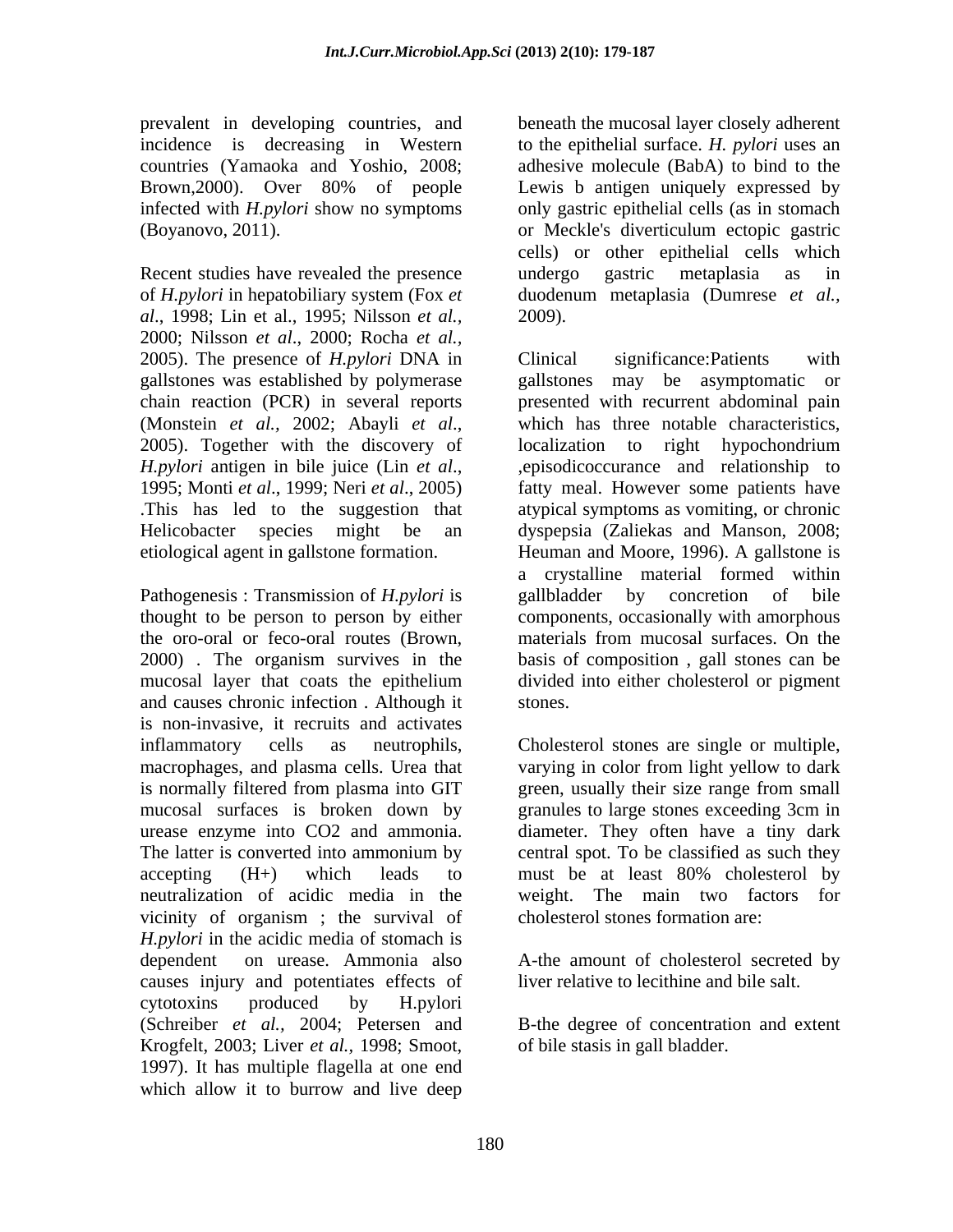in common and should be considered as esophagogastroduodenoscopy (OGD)

brittle and black. They are formed by supersaturation of calcium bilirubinate, carbonate and phosphate, most often secondary to hemolytic disorders sush as hereditary spherocytosis and sickle cell disease. women and 10 men) who were diagnosed

Brown pigment stones are usually <1 cm in diameter, brownish-yellow, soft. They may form either in the gall bladder or in the bile ducts, usually secondary to

The current available option for diagnosis of *H.pylori* infection are mainly of two categories; invasive which require the surgery. Perioperative antionic in endoscopy and sometime tissue biopsy and non -invasive methods which include blood for detection of antibodies , stool antigen detection and carbon urea breath allergic to cephalosporin were given an antigen detection and carbon urea breath allergic to cephalosporin were given and the rational content of the national content of the nationa test in which the patient drink 14C or 13Clabeled urea. In the latter, the bacterium and underwent approximate enough conservation of metabolizes urea producing labeled CO2, that can be detected in the breath of the patient (Table 1). However the most reliable methods is tissue biopsy through endoscopy with rapid urease test, *H.pylori* Agrapid test is a sandwich lateral histological examination and microbial flow chromatographic immunoassay. histological examination and microbial culture<sup> $(23)$ </sup>. There is also a urine ELISA test with 90% sensitivity and 79% specificity.

### **Materials and Methods**

A prospective cross sectional study was carried on in the general surgical department of AL-Sader teaching medical city hospital in Najaf, Iraq, during the

**Pigment stones:** contain <20% period between March 2012 to August cholesterol and are dark because of the 2012.Inclusion criteria include any patient presence of calcium bilirabinate otherwise with gallstone(s) who is symptomatic and black and brown pigment stones have little Those with atypical symptoms underwent separate entities. examination and if negative, are scheduled Black pigment stones are usually small, and gallstones or those undergoing period between March 2012 to August esophagogastroduodenoscopy for surgery. Those with asymptomatic gallstones or those undergoing cholecystectomy for reasons other than gallstone disease were excluded from the study.

> A total of seventy three (73) patients (63 to have symptomatic gall stones, were enrolled in this study.

bacterial infection caused by bile stasis.<br>
examination and routine examination and routine **Diagnosis** preoperative evaluations. Stool specimen Age range was (28-63) with median age of 41 years. Routine demographic data had been collected from all patients with full clinical examination and routine have been taken from all patients for rapid antigen detection test pre operativly. Patients were admitted at the same day of the surgery. Perioperative antibiotic in form of metronidazole 500mg and a third generation cephalosporin (ceftriaxone) 1g were given to all patients. Patients who are allergic to cephalosporin were given an aminoglycoside agent. All patients underwent laparoscopic cholecystectomy and cholecystic bile (2-3)ml was obtained during surgery and sent for *H.pylori*  antigen test in the same day.

There is also a urine ELISA test  $H.py$  and a universe detection in the stool of *H.pylori* Ag rapid test is a sandwich lateral flow chromatographic immunoassay. *H.pylori* antigens detection in the stool of all patients was also done. The trade name of the kit which were used in this study is CTK biotech inc. 10110 Mea rim rood Sandiego ,CA 92121; USA [e-mail : info @ctkbitech.com].

> This study was approved by the ethics committee of each institution and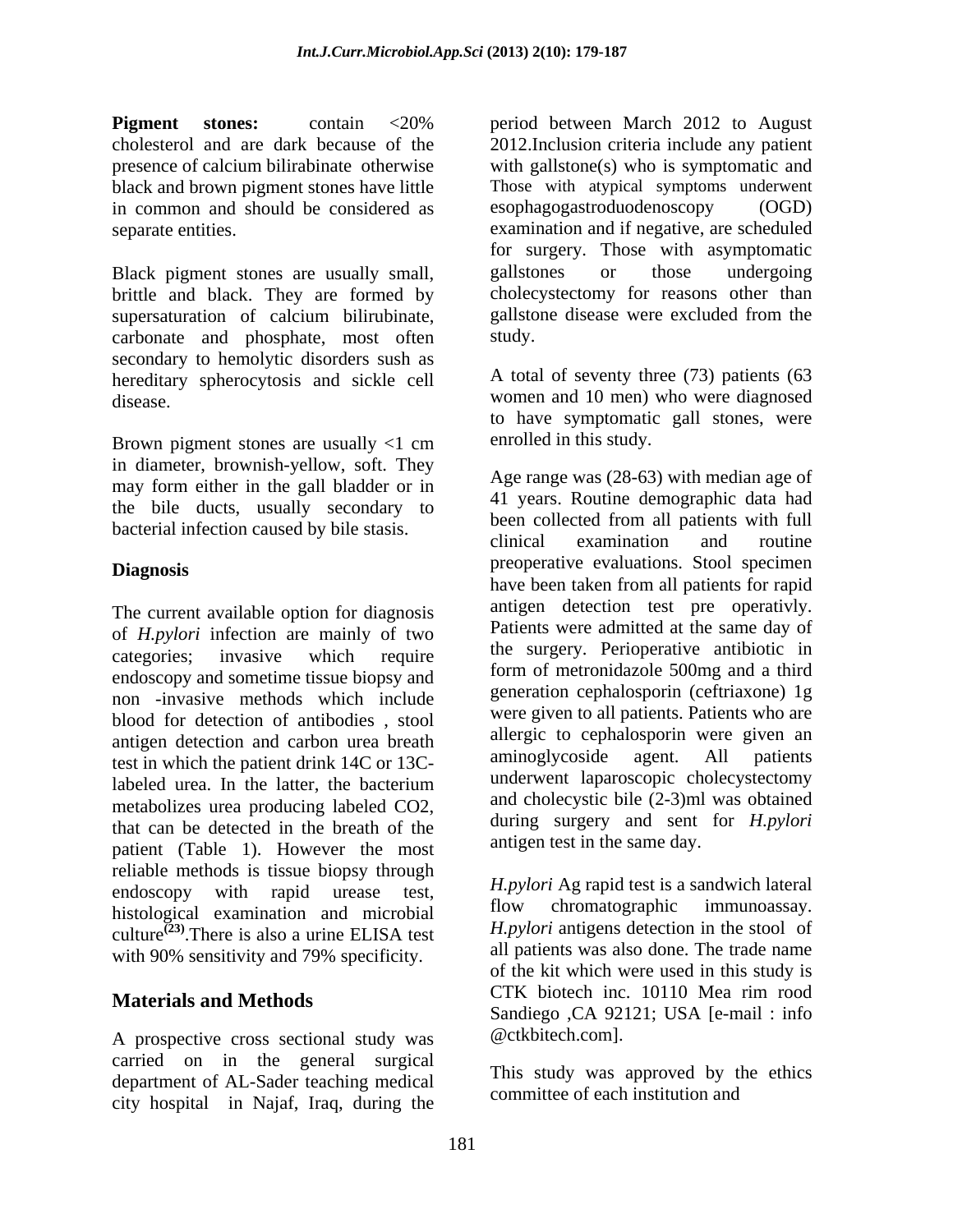| Test                            | Advantages                                                 | Disadvantages                                                          |
|---------------------------------|------------------------------------------------------------|------------------------------------------------------------------------|
| Non-invasive<br>Serology        | Rapid office kits available<br>Good for population studies | Lacks sensitivity and specificity, and<br>cannot differentiate current |
|                                 |                                                            | from postinfection                                                     |
| ${}^{13}$ C-urea breath<br>test |                                                            | High sensitivity and specificity Requires expensive mass spectrometer  |
| Fecal antigen test              | Cheap, specific (>95%)                                     | Acceptability                                                          |
| Invasive (Endoscopic biopsy)    |                                                            |                                                                        |
| Histology                       | Sensitivity and specificity                                | False negatives occur<br>takes several days to<br>process              |
| Rapid urease<br>tests           | Cheap, quick<br>specific $(>95\%)$                         | Sensitivity 85%                                                        |
| Microbiological<br>culture      | 'Gold standard'<br>Defines antibiotic<br>sensitivity       | Slow and laborious<br>Lacks sensitivity                                |

| Table.1 Method<br>s for the diagnosis of Helicobacte<br>er Pylori infection |  |
|-----------------------------------------------------------------------------|--|
|                                                                             |  |

statistically tested by applying chi-square

In this study, a total of 73 patients diagnosed with symptomatic gallstones have been admitted for laparoscopic cholecystectomy where a sample from antigens for all patients. There were 63 bile-negative, and fourteen patients female  $(86.3\%)$  and  $10$   $(13.7\%)$  males  $(19.2\%)$  are positive for with age ranging from 28-63 years, mean

informed consent was obtained from all age 41 (SD11.3) years. Twenty three patients .Differences between groups were patients (31.5%) have positive *H. pylori* test at a level of significance  $(P \le 0.05)$  patients  $(68.5%)$  have negative test. using SPSS version 19 software program . Twenty one patients (28.8%) have positive **Result and Discussion** while 52 patients (71.2%) have negative antigen in their stool samples, while 50 *H. pylori* antigenin in their bile samples, test. This shows the biliary colonization by *H. pylori* in patients with symptomatic gallstones, (Table 2).

stool and from bile were collected and patients (21.9%) have positive test for tested for the presence of *H.pylori H.pylori* antigen in their stool, but are Subgroup analysis revealed that sixteen bile-negative, and fourteen patients (19.2%) are positive for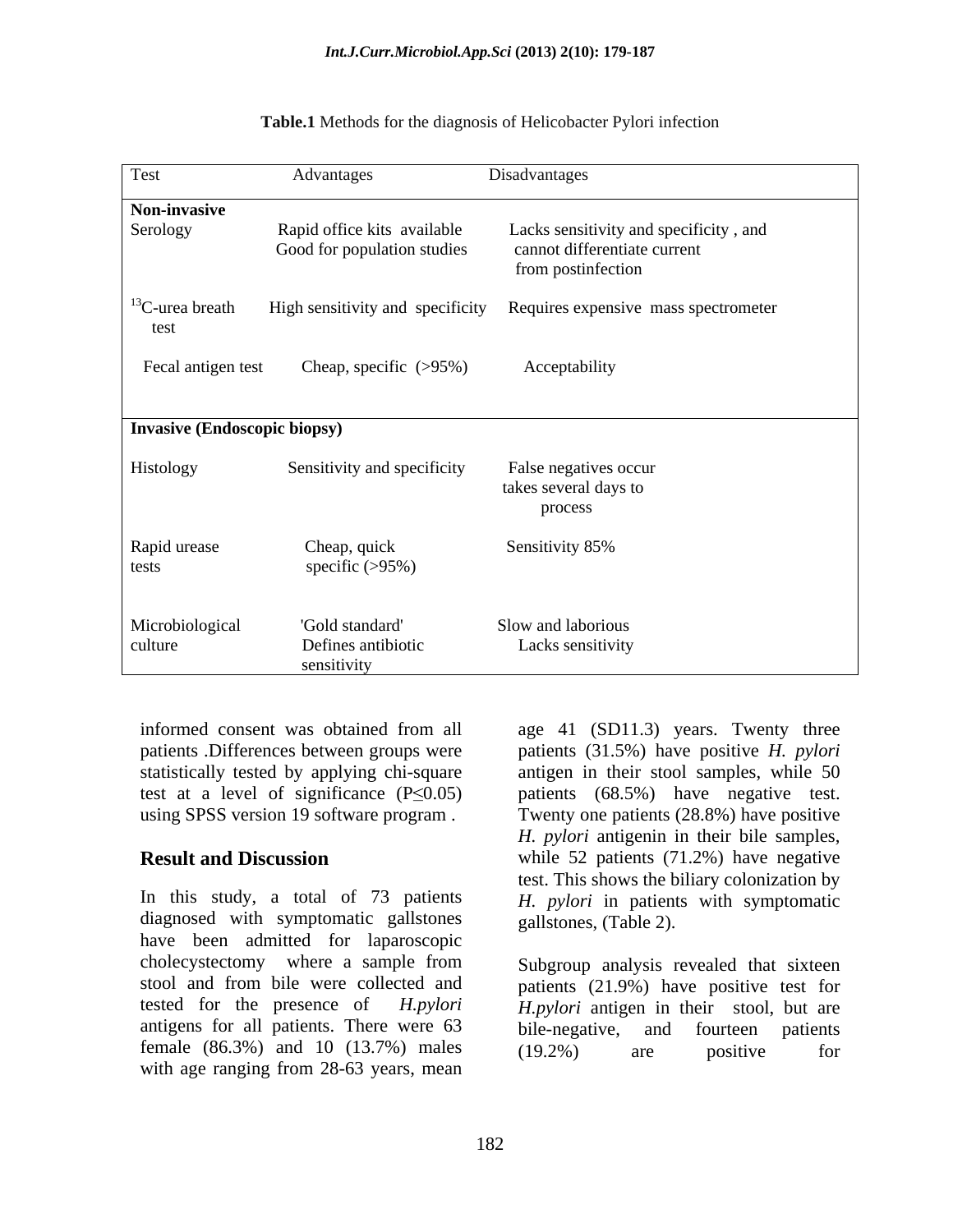| Table.<br><b>HPSA</b><br>samples in patients brand<br>A test in bile and a<br>underwent ا<br>.sults<br>stool<br>who.<br>$\sim$<br>K. |  |
|--------------------------------------------------------------------------------------------------------------------------------------|--|
| cholecystectomy<br>aparoscopic                                                                                                       |  |

| <b>Sample</b> | Antigen positive | Antigen negative | <b>Total</b> |
|---------------|------------------|------------------|--------------|
| <b>Bile</b>   | 21(28.8%)        | $52(71.2\%)$     | 73 (100%)    |
| <b>Stool</b>  | 23(31.5%)        | $50(68.5\%)$     | 73 (100%)    |

**Table.3** Subgroup analysis of patients with gallstones who underwent laparoscopic cholecystectomy according to their bile and stool HPSA results.

| <b>Result of HPSA test</b>                                   | Number of patients (n) $\left $ Percentage (%) |            |
|--------------------------------------------------------------|------------------------------------------------|------------|
| H.pylori antigen positive stool and<br>negative bile samples | 16                                             | $(21.9\%)$ |
| H.pylori antigen negative stool and<br>positive bile         | 14                                             | $(19.2\%)$ |
| Both samples positive                                        |                                                | $(9.6\%)$  |
| Both samples negative                                        | 36                                             | $(49.2\%)$ |
| Total                                                        | 73                                             | $(100\%)$  |

Chi-square =  $46.448$ , DF (degree of freedom ) = 3<br>P-value  $0.0002$ P-value  $0.0002$ 

**Table.4** Gender distribution of *H.pylori* antigen test in (73) patients underwent laparoscopic cholecystectomy for gall bladder disease

| <b>Sex of patients</b> |            |              |             | <b>Bile positive</b> Stool positive Both positive Both negative Total |    |
|------------------------|------------|--------------|-------------|-----------------------------------------------------------------------|----|
| Female                 | 13(17.8%)  | $14(19.2\%)$ | $7(9.6\%)$  | 29(39.7%)                                                             | 63 |
| Male                   | $1(1.3\%)$ | 2(2.7%)      | $Zero(0\%)$ | $7(9.6\%)$                                                            | 10 |
| Total                  | (4(19.2%)  | $16(21.9\%)$ | $7(9.6\%$   | $36(49.3\%)$                                                          | 73 |

P-value 0.449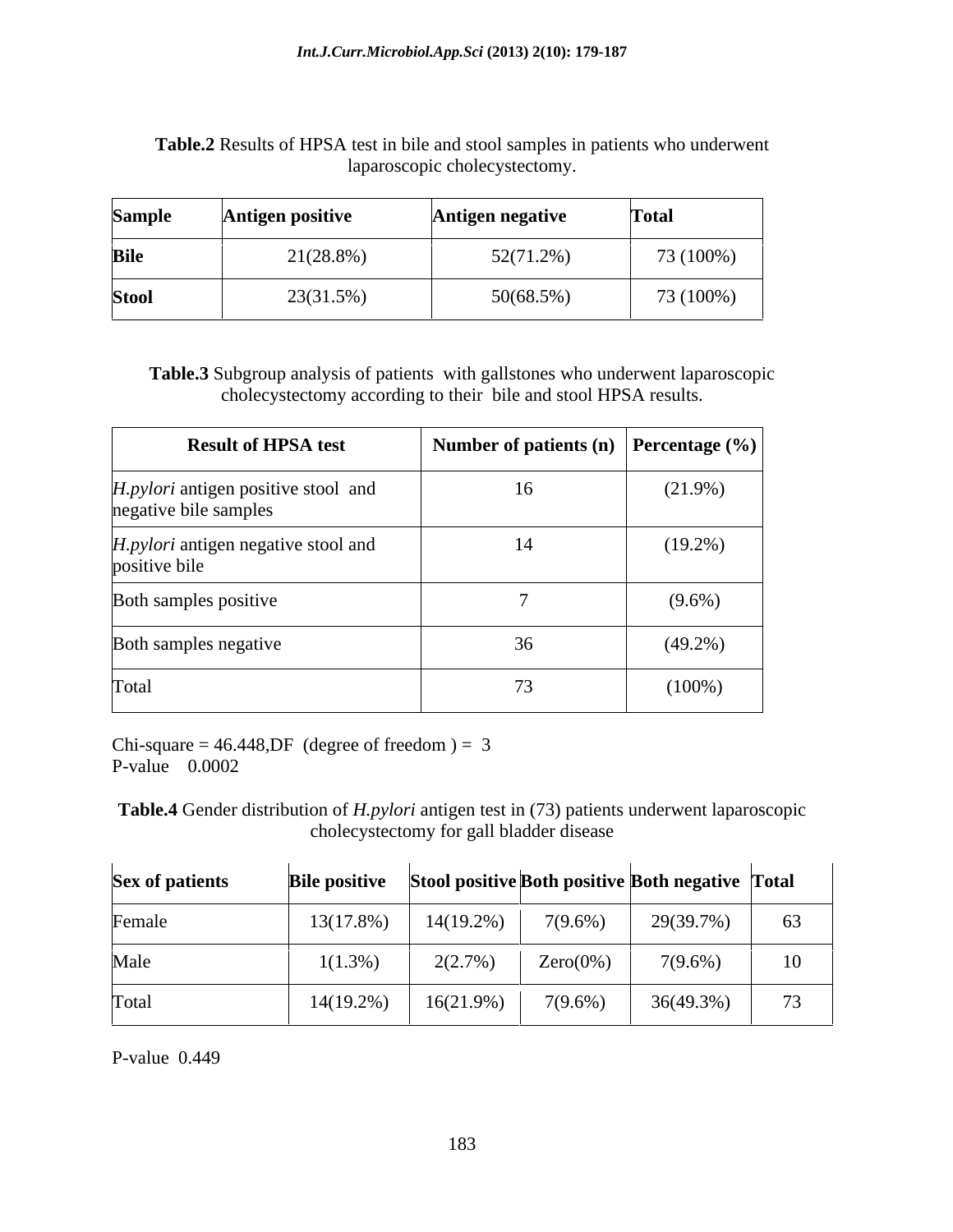*H.pylori* antigen in their bile, but are stool negative. In contrast, only 7 patients

bile with the sex of the patients with P value =0.449 (Table 4).

This study showed the biliary colonization by *H. pylori* in patients with symptomatic gallstones was (28.8%), although it is an unusual anatomical site for H. pylori gallstones and suggested that *H.pylori*  infection may serve as initiating factor in 1946; Sheta *et al*., Pandey, 2007; Figura

of different types of gallstones is still unclear. Although human biliary system is thought to be sterile, this can be broken *al.*, 1978). Although the exact mechanism gastro-duodenal colonization by the is not known, bacterial biofilm composed of glycocalyx is suggested to play a role as a nucleation factor. Changes of bile juice composition by beta-glucuronidase and phospholipase produced by bacteria, excessive mucin production of gall bladder epithelial cells triggered by  $2005$ . lipopolysaccharides produced by bacteria and promotion of nucleation process through activation of immune system by bacterial itself (Stanley *et al.,* 1993).

(9.6%) revealed positive result in both organism in the bile and biliary tract tissue specimens (stool and bile), with a P-value and all recent published studies are based of 0.0002 which is highly significant on DNA and antigen detection techniques. (Table 3). Nevertheless, positive presences of There was no correlation between the been significantly associated with the presence of *H.pylori* antigen in stool and presence of inflamed gallbladder and In fact, there is no evidence of viable Nevertheless, positive presences of bacterial DNA and antigen in bile have cholelithiasis (Kuroki *et al*., 2002).

colonization. This is similar to Farshad *et*  the microorganism in their bile, but not *al.,* (2004) who reported the presence of their stool, This study may suggest that DNA but not antigen in 18.1% of gastrointestinal infection with H. pylori development of gall stones (Farshad *et al*., 2004; Fox *et al*., 1998; Bulajic *et al., et al.,* 1998)**.** DNA and the specific antigen (*H.pylori*  The role of *H.pylori* infection in formation consecutive patients undergoing through an ascending infection via protein antigens may be found in gall duodenal papillary sphincter and bladder bile of patients with gall stones descending through portal system (Dye *et*  **.**Although the exact mechanism It may be argued the same prototype of bacterium present in both intestine and cholecystic bile , therefore ; the intestine represent the source of biliary contagion. However, most patients were harboring gastrointestinal infection with H. pylori may increase the risk for biliary colonization with *H.pylori* as the P-value is highly significant, this agreed with the study which had been done in southern Italy for detection of both the bacteria stool antigen) identified in the stools of 33 consecutive patients undergoing cholecystectomy for gall stones in Foggai University Hospital which concluded that *H.pylori* DNA and especially in the presence of a marked gastro-duodenal colonization by bacterium. Nevertheless, it does not clarify whether bacterial DNA and/or protein antigens may be suggestive of the presence of viable organisms playing an active role in the pathogenesis of lithiasis and/or cholecystitis (Neri and Margiotta, 2005) .

> However another explanation for findings in this study may be represented by the presence of residual material from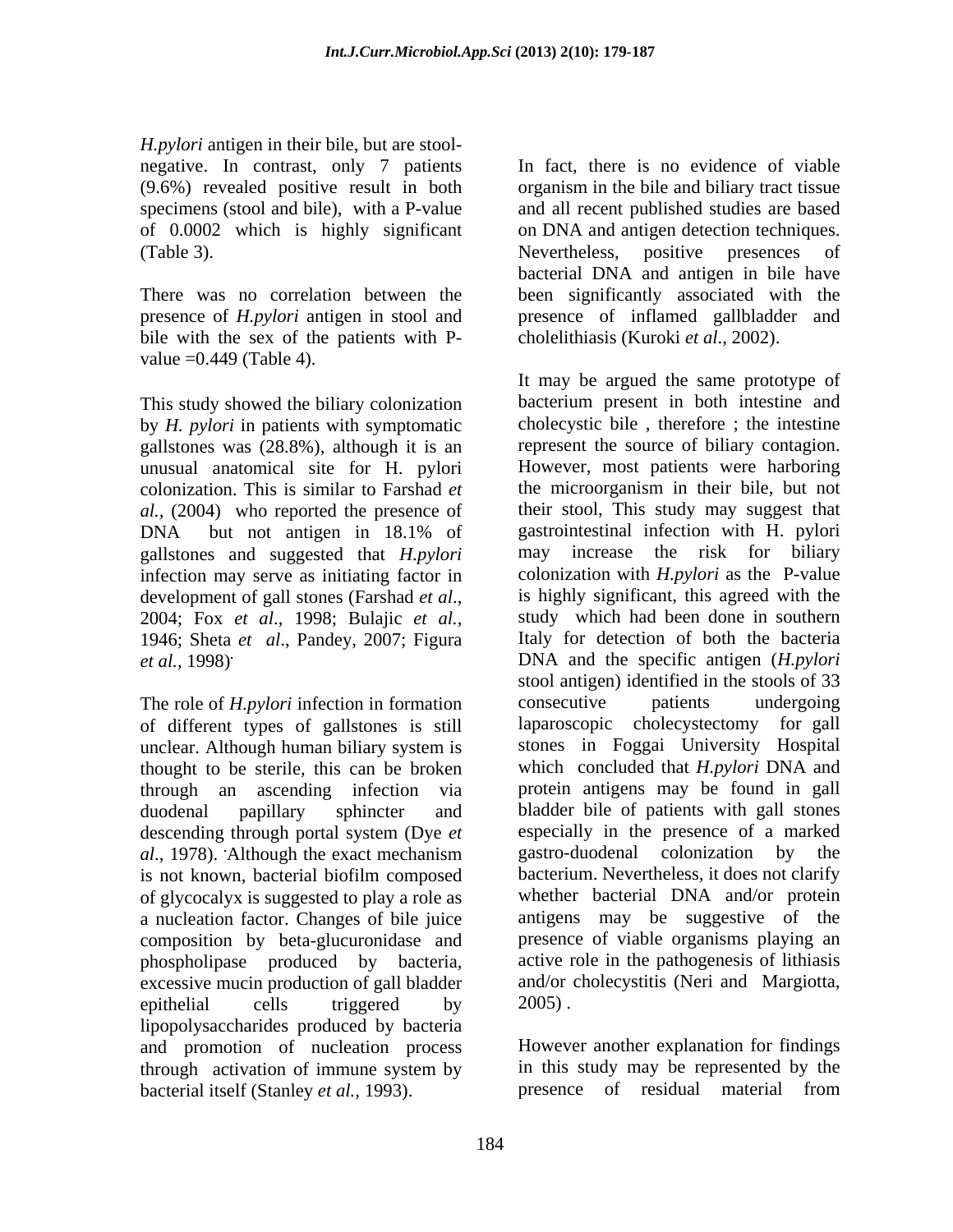bacterium which has been damaged by

It has been proposed that the presence of noninvasive, cheap, and can be widely *H.pylori* in bile may represent an increased used, so it has the potential to become the risk of gall stone formation (Figura *et al.*, preferred diagnostic tool for *H.pylori proferred* 1998). A possible consequence of colonization by *H.pylori* is chronic inflammation of gall bladder mucosa<br>References ,which may impair gall bladder acid secretion and acidification of content Abayli, B., M. Serin et al. 2005. ,reducing the solubility of calcium salts in the bile and increasing the risk of their cholesterol gall stones Clin. Gastro. precipitation in gall bladder lumen (Cetta, Enteral, 39:134-1370) 1991). Together with the discovery of *H. pylori* in bile juice (Petersen and Krogfelt,2003), this has led to the suggestion that Helicobacter species are potential etiological agents in gallstone formation. 1018379.PMID 17010449.

This study concluded that

1. *H. pylori* antigen may be detected in the bile of many patients with gall stones.<br>  $\begin{array}{ccc}\n\bullet & \bullet & \bullet \\
\bullet & \bullet & \bullet\n\end{array}$ <br>  $\begin{array}{ccc}\n\bullet & \bullet & \bullet \\
\bullet & \bullet & \bullet\n\end{array}$ <br>  $\begin{array}{ccc}\n\bullet & \bullet & \bullet \\
\bullet & \bullet & \bullet\n\end{array}$ <br>  $\begin{array}{ccc}\n\bullet & \bullet & \bullet \\
\bullet & \bullet & \bullet\n\end{array}$ 2. Gallbladder colonization by *H. pylori* dec. The incobacter pylori:<br>might serve as initiating factor in epidemiology and routes of might serve as initiating factor in development of gallstones.

3.Whether eradication of *H. pylori* may or may not reduce future gallstone formation Brown, L.M., 2000. "H.pylori is yet not settled down. <br>
epidemiology and route of

1.Further studies with larger samples of patients are needed to confirm a causal malignant biliary tract disease. Cancer relationship between *H.pylori* infection and gallstone formation and other Cetta, F..1991. The role of bacteria in hepatobiliary diseases, especially if held in prospective way in asymptomatic patients 213:315-326. who are harboring *H. pylori*, yet have normal gallbladder. The selected Helicobacter and the selected Helicobacter

2-Although it is not cost-effective, use of cysteine-rich protein A causes PCR to detect *H.pylori* DNA in bile as well as in gallstones themselves is worthy

bile. pylori stool test represents highly accurate From this available data it seems that H diagnostic tool. In addition it is simple, infection.

# **References**

- Abayli, B., M. Serin et al. 2005. *Helicobacter* in the etiology of Enteral. 39:134-1370
- Blaser, M. J., 2006." Indigenous microbes and the ecology of human diseases". EMBO reports 7 (10): 956–60. doi:10.1038/sj.embor.7400812. PMC 1618379.PMID 17016449.
- Boyanovo, L., 2011. (editor) . Caister academic press. ISPN 978-1-904455.
- Brown, L.M ., 2000. *Helicobacter pylori* Wikipedia, the free encyclopedia a b c d e. . "Helicobacter pylori: epidemiology and routes of transmission". Epidemiol Rev 22 (2):  $283 - 97.$
- **Recommendations** 22(2):283-97. Brown, L.M., 2000. "*H.pylori*  epidemiology and route of tranxmission." Epidemiol. Review. 22(2):283-97.
	- Bulajic, M., et al. 2002. *Helicobacter pylori* and the risk of the benign and malignant biliary tract disease. Cancer . 95: 1946-1953.
	- pigment gallstone disease. Ann. Surg. 213:315-326.
- to try in further studies. phenotype." FEBS Lett.583(10):1637- Dumrese, C., Slomiank L, Ziegier U et al .2009."The selected Helicobacter cysteine-rich protein A causes adherence of human monocytes and differentiation into a macrophage-like 43.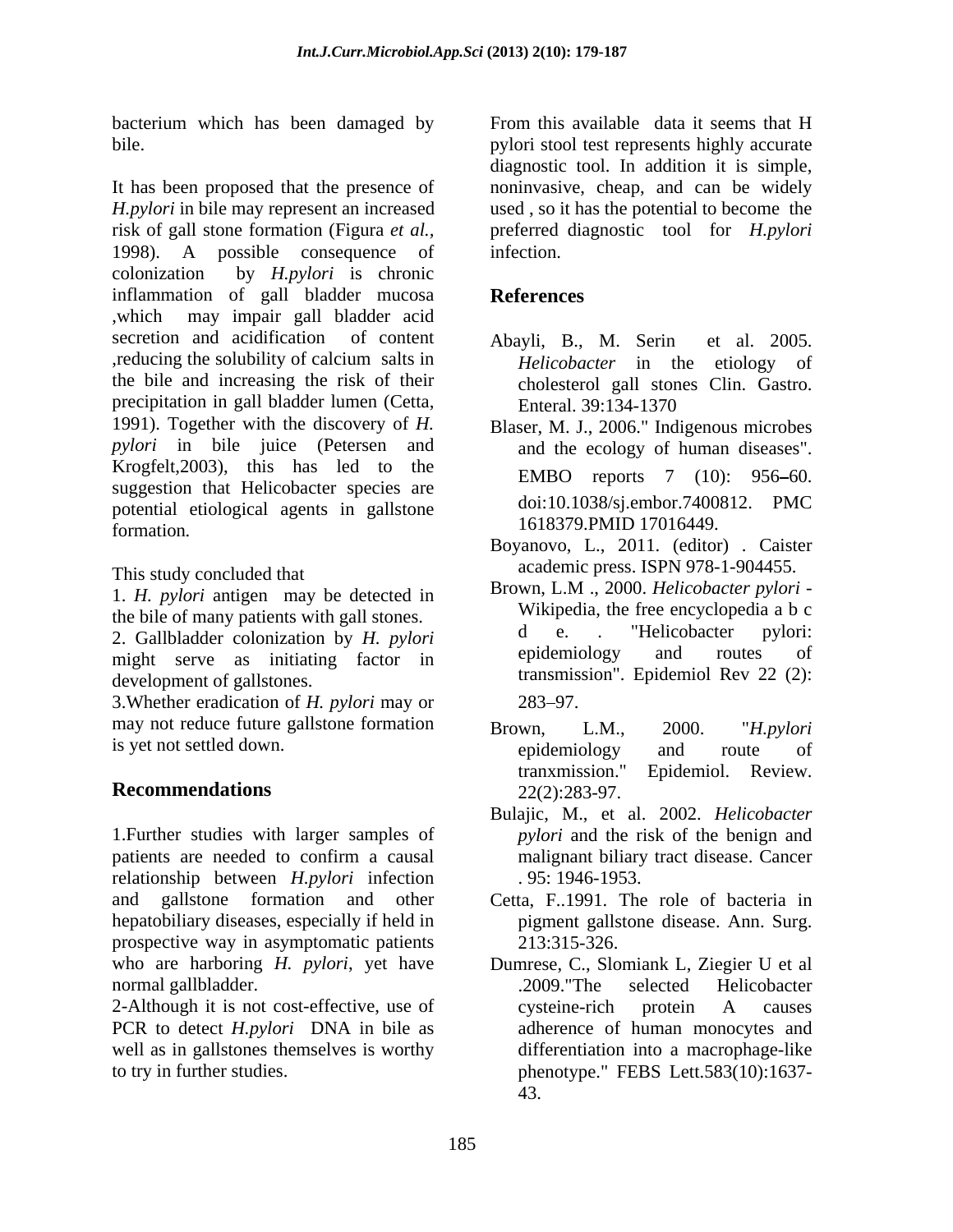- tract and liver in man. Br. J. Surg. binding fi<br>65::285-287. antigens
- Identification of *Helicobacter pylori*
- Figura, N., F. Cetta, M. Angelico, et al. bile: is it a risk factor for gall stone formation? Dig. Dis. Sci .43:854-862.
- Fox, G.J., F.E. Dewhrist, Z. Shen et al. 1998. Hepatic *Helicpbacter* species
- Fox, J.G., F.F. Dewbirst and Shen et al. 1998. *H.pylori* sp. Identified in bile
- and dissolution of gallstones. In
- Kuroki, .T., K. Fakuda, K. Yamanouchi et proliferation activity in hepatolitheasis.
- Lin, T.T., C.T. Yeh C.S Wu et al. 1995. in the bile. Dig. Dis. Sci.40(10)2214-9.
- 402214-2219.
- Dye, M., A. MacDonald and Smith, G. Liver D, Arnqvist A, Ogren J etal (January 1978. The bacterial flora of the biliary 1998). "Helicobacter pylori Adhesion 65::285-287. **antigens** revealed by retagging". Farshad, S., A. Alborzi and Science 279(5349): 373-7.doi: MalekHosseini, S.A. et al. 2004. binding fucossylatedhistoblood group antigens revealed by retagging". Science 279(5349): 373-7.doi: 101126/science 2795349373.PMID 9430586.
	- DNA in Iranian patients with gall Monstein, H.J., Y. Jonsson and Zodolesk, stones. 132;1185-1189 J. 2002. Identification of *Helicpbacter* 1998. Most *Helicobacter pylori* reinfected patients have specific *pylori* DNA in human cholesterol gall stones. Scand. J. Gastroenterol. 37:112-119.
	- antibodies and genomic material in Monti, J., M. Fay, C. Pangio, et al. 1999. Detection of *Helicobacter pylori* by PCR in gall bladder and bile stones. Acta.Gastroenterol.Latinoma. 29:251- 253.
	- identified in the bile and gallbladder Neri, V. M., and Margiotta, V. 2005. tissue from Chileans with chronic cholycystitis. Gastroenterol.114:755- sequences and proteic antigens of 763. *H.pylori* in cholycystic bile and tissue University of Foggia, Italy.DNA of patients with gallstones. Aliment Pharmacol.Ther. 22:715-720.
- and gallbladder. Gsrtointerol.114(4): Neri, V., M. Margiotta, et al. 2005. DNA 755-63. sequences and proteic antigens of Heuman, D.M., E.L. Moore and *H.pylori* in cholycystic bile and tissue Vlahcevia, Z. R. 1996. Pathogenesis of patients with gall stones. Aliment. pharmacolther. 22:715-720.
	- :Zakim D, Boyer TD, eds. Hepatology Nilsson, H.O., J. Taneera and Castedal. : A Textbook of Liver Disease. 1996. 2000. Identification of Helicpbacter Third . Philadelphia, Pa: WB Saunders pylori and other Helicobacter sp. By :376-417. PCR hybridization and partial DNA al. 2002. *Helicobacter pylori* from patient with primary sclerosing accelerates biliary epithelial cell cholangitis. J. Clin.Microbiol. PCR ,hybridization and partial DNA sequencing in human liver sample cholangitis. J. Clin.Microbiol. 38:1072-1076.
	- Hepatogastoenterol. 49:648-51. Nilsson, H.O., R.Mulchandanl and Detection and partial sequence Identified in liver from cellular analysis of Helicopacter pylori DNA Nilsson, H.O., R.Mulchandanl and Trenberg, K.G. 2000. *Helicobacter* sp. Identified in liver from cellular carcinoma. Gastro entrol. 120(1):323- 324.
- Lin, T.T., C.T. Yeh, C.S. Wu and Liaw, Pandey, M.. 2007. Helicobacter species Y.F.1995. Detection and partial associated with possible increase in sequence analysis of Helicopacter risk of biliary lithiasis and benign pylori DNA in the bile. Dig. Dis. Sci. biliary disease. World. J. Surg.Oncol. 5:94.